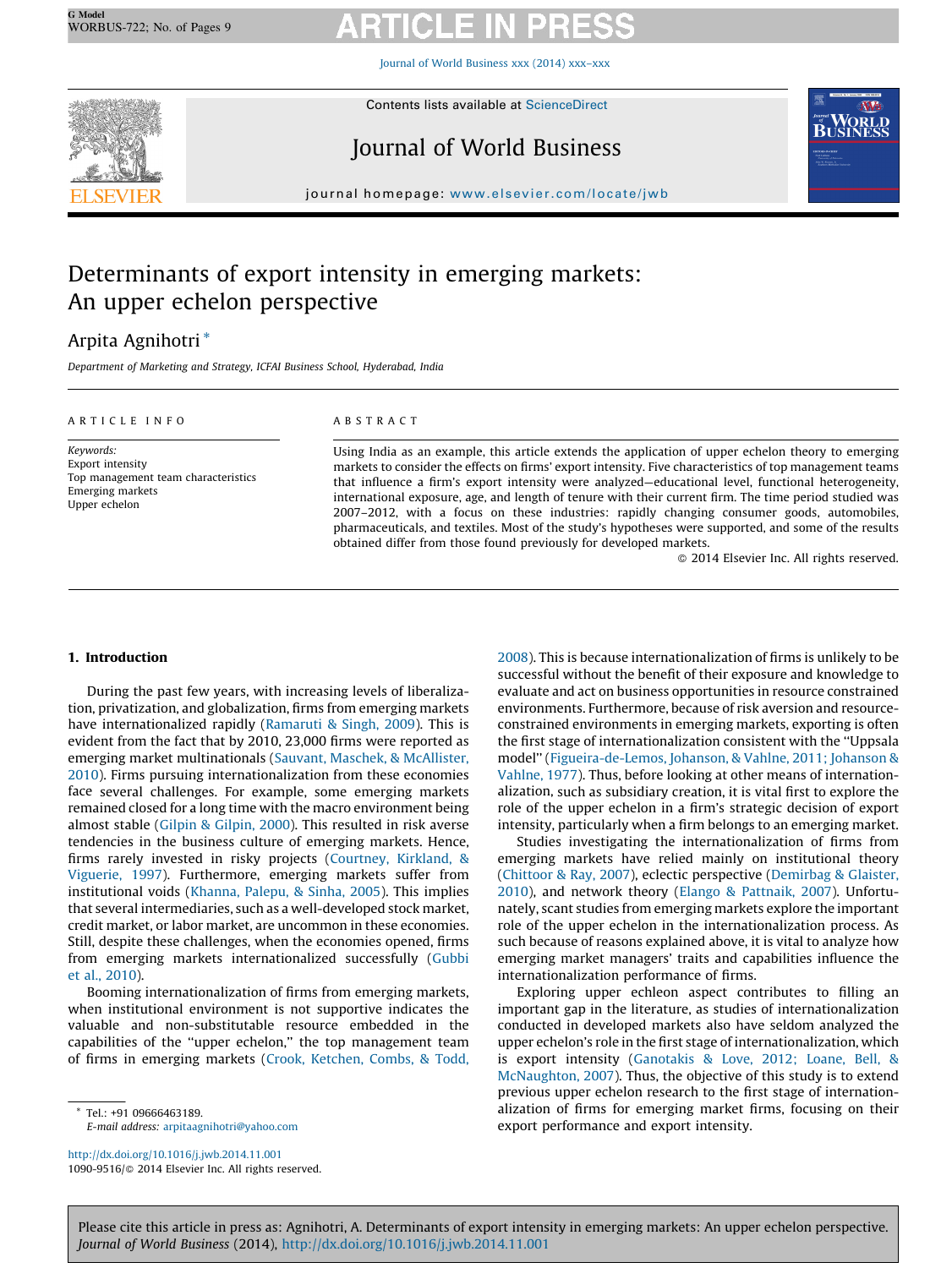We make three contributions to the literature. First, we introduce a seldom-applied theoretical perspective—upper echelon theory—to consider internationalization in an emerging market. The upper echelon perspective, despite its significance, has not been used in earlier studies of the internationalization strategies of emerging market firms. Second, we specifically analyze the role of the upper echelon in influencing firms' export performance. Studies of this issue are lacking, even for developed markets. Third, we explore the role of top management traits suggested by upper echelon theory in more depth. For example, we investigate if tenure has a curvilinear relationship with export intensity and if international exposure of top management acts as a moderator.

# 2. Theory and literature review

# 2.1. Upper echelon theory

Upper echelon or top management team refers to the Chief Executive Officer and other senior executives who are involved in strategic decision making [\(Amason,](#page-7-0) 1996). Upper echelon theory predicts organizational outcomes based on the demographic characteristics and traits of the top management teams [\(Hambrick](#page-7-0) & [Mason,](#page-7-0) 1984). Some of these traits include age of the team members, tenure, international exposure, and teams' functional heterogeneity (Belso-Martínez, 2006; Ginsberg, 1994; Sambharya, 1996; Tihanyi, [Ellstrand,](#page-7-0) Daily, & Dalton, 2000). These traits are used to predict organizational outcomes because they influence communication, socio-cognition, conflict management, and information processing competencies of the top management team, especially in an uncertain globalized international environment (Hitt & [Tyler,](#page-7-0) 1991). Thus, a strong relationship exists between socio-cognitive capabilities of top management teams and their demographic traits ([Hambrick,](#page-7-0) 2007). This implies that whether a firm takes risk aggressive strategic actions, such as exploring new capabilities, or risk conservative strategic actions, such as exploiting existing capabilities, largely depends on the demographics of top management team (Das & [Teng,](#page-7-0) 2001). Thus, the competencies and capabilities of top management team provide the firm with valuable, rare, inimitable, and non-substitutable resource and potential competitive advantage (Barney, [Wright,](#page-7-0) & [Ketchen,](#page-7-0) 2001), as reflected in upper echelon or top management team (TMT) theory.

# 2.2. Emerging markets and internationalization

Firms from emerging markets suffer from resource constraints generated by institutional voids [\(Khanna](#page-7-0) et al., 2005). These voids refer to poorly developed financial and labor markets [\(Khanna](#page-7-0) & [Palepu,](#page-7-0) 2000). Firms have survived in resource-constrained environments because earlier these emerging markets were closed economies, implying less competition (Gilpin & [Gilpin,](#page-7-0) 2000). Thus, firms met domestic demand in a satisfactory manner ([Cooper,](#page-7-0) Huang, & Li, 1996). With liberalization, markets opened up and domestic firms faced intense competition from multinational firms. Furthermore, the pressure increased for firms to internationalize by adopting a market-seeking mindset in a globalized economy (Luo & [Tung,](#page-8-0) 2007).

Internationalization is a risky strategy as firms venture into completely unknown markets ([Carpenter,](#page-7-0) Pollock, & Leary, 2003). The Uppsala model of internationalization suggests that inexperienced firms in the initial stages of internationalization expand via exports since it involves the least resource commitment ([Johanson](#page-7-0) & [Vahlne,](#page-7-0) 1977). Then gradually over years as their knowledge of the market increases, firms shift to more resource committed modes, such as mergers and acquisitions or wholly owned

subsidiaries [\(Johanson](#page-7-0) & Vahlne, 2006). Recently liberalized emerging markets firms are in their infancy of internationalization ([Ramamurti,](#page-8-0) 2012). They are more likely to adopt more risk adverse modes of internationalization. Hence, it becomes vital to explore factors that could influence performance of emerging markets firms in their first stage of internationalization, i.e., export intensity.

### 2.3. Upper echelon theory and organizational outcomes

Top management team traits have been extensively studied to explore their impact on several organizational outcomes. [Wier](#page-8-0)sema and Bantel [\(1992\)](#page-8-0) found a significant relationship between a firm's level of diversification and top managements' educational level, age and tenure. Upper Echelon theory has been validated in different business and corporate strategy arenas ([Hambrick,](#page-7-0) Cho, & [Chen,](#page-7-0) 1996). The most widely explored realm amongst organizational outcomes in relation to TMT attributes has been firms' performance (Carpenter, [Geletkanycz,](#page-7-0) & Sanders, 2004; Certo, Lester, Dalton, & Dalton, 2006; [Finkelstein](#page-7-0) & Hambrick, 1990; [Smith](#page-7-0) et al., 1994). Performance here refers to financial, market, social and innovation based performance [\(Carpenter](#page-7-0) et al., 2004). However, results at large have remained inconsistent [\(Ensley,](#page-7-0) [Pearson,](#page-7-0) & Pearce, 2003). Importantly, out of 52 studies conducted to date, only five have analyzed top managements' impact on firms' internationalization performance and none has focused on emerging markets (Nielsen & [Nielsen,](#page-8-0) 2011). Thus, further research is needed, particularly with a focus on developing nations.

## 2.4. Upper echelon theory and internationalization of emerging market firms

In a risk-reluctant and closed economy environment of emerging markets, executives also develop a risk-averse attitude ([Burgman,](#page-7-0) 2005). This happens because the macro environment is nearly always stable, requiring little risk-taking (Baird & [Thomas,](#page-7-0) [1985](#page-7-0)). International diversification is a risky strategy [\(Amason,](#page-7-0) Shrader, & Tompson, 2006; Karami, Analoui, & [Kakabadse,](#page-7-0) 2006); therefore, traits of the top management team in emerging markets could influence strategic outcomes of internationalization [\(Child](#page-7-0) & [Rodrigues,](#page-7-0) 2005). Accordingly, we examine five traits of top management teams—educational level, functional heterogeneity, international exposure, age, and total tenure in their current organization regarding their effects on export intensity. In our study, export intensity or export performance refers to firms' revenues or sales from international markets as a ratio of total sales (Majocchi, [Bacchiocchi,](#page-8-0) & Mayrhofer, 2005). In the next section, we discuss hypotheses based on upper echelon theory and empirically test the hypotheses.

# 3. Hypotheses

### 3.1. Educational level

Firms in emerging markets often lack managers with elite higher education degrees [\(Khanna](#page-7-0) et al., 2005). However, since the economies of many developing nations were also closed, environmental scanning was less challenging and restricted to domestic boundaries. The need to process information was less compared to firms operating in developed markets, mainly due to less uncertainty in emerging markets operating in a closed economy [\(Eisenhardt,](#page-7-0) 1989). Thus, the lower educational qualifications of managers did not pose significant problems, with the consequence that management gave less emphasis to higher education qualifications ([Kirby,](#page-7-0) 2004).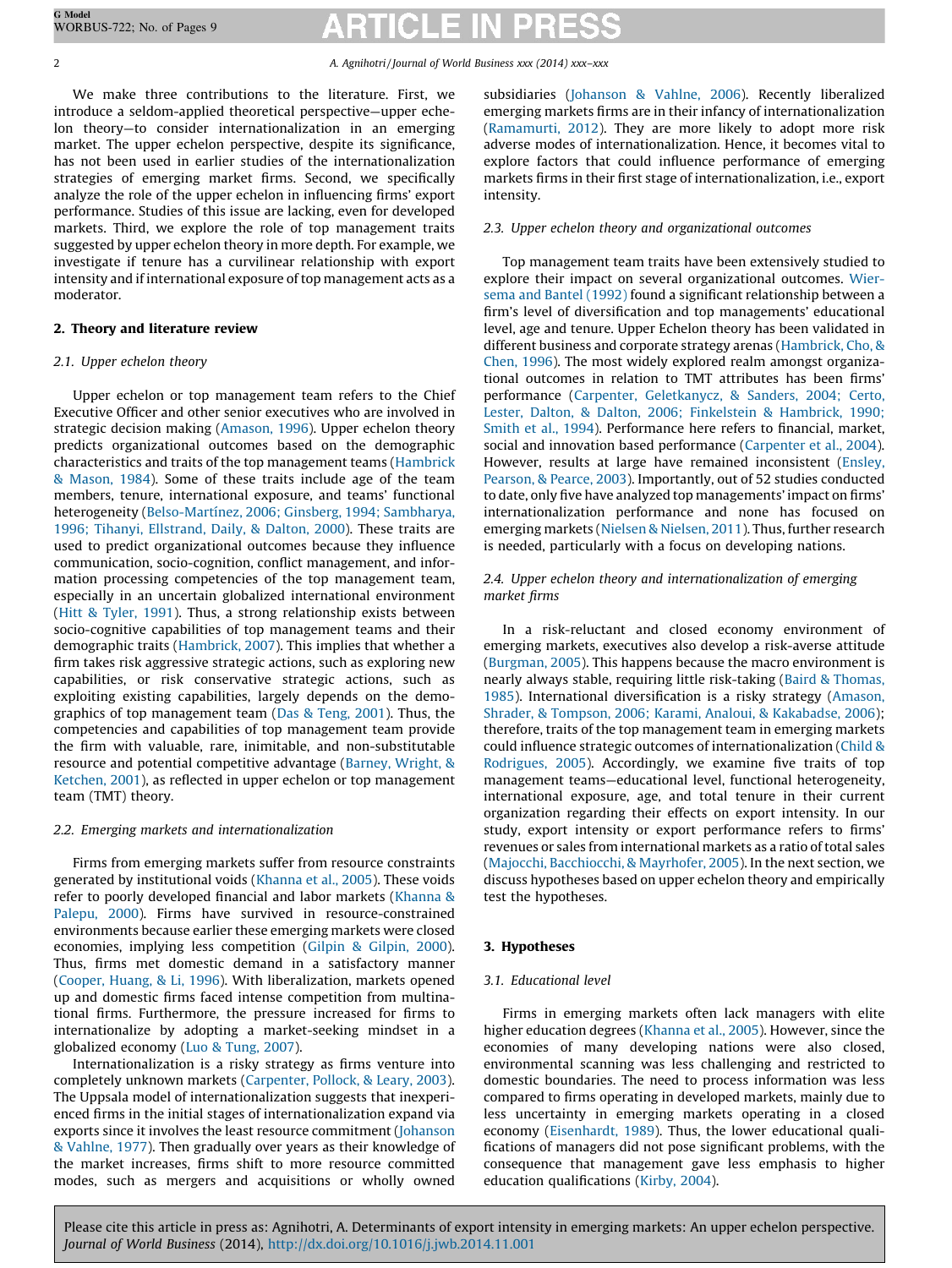Education is important for the top management team because it increases information processing capabilities and enhances the cognitive base that supports strategic decision making by top management [\(Hambrick](#page-7-0) & Mason, 1984). Top management teams with higher education qualifications have a broader business perspective and have better risk taking ability [\(Wiersema](#page-8-0) & Bantel, [1992\)](#page-8-0). Such teams are also able to process marketing and cultural information related to foreign markets with less ethnocentric bias, and hence are more receptive and adaptive to the needs of foreign markets [\(Andersen,](#page-7-0) 1993). Consequently, more rational and more creative internationalization solutions result (Bantel & [Jackson,](#page-7-0) [1989\)](#page-7-0).

After opening of emerging markets' economies and the entry of multinational firms into the local economy, domestic firms faced intense competition. They sought not only to protect their home markets, but also to venture into international markets. Globalization thus gave a boost to the significance of higher education for the upper echelon of firms entering new markets.

Educational qualification of managers remains a vital element of success for internationalization of developed market firms (Herrmann & Datta, 2005; [Sambharya,](#page-7-0) 1996; Tihanyi et al., 2000; Wally & [Becerra,](#page-7-0) 2001). It becomes even more important for executives of newly liberalized economies. This is because firms from emerging markets have comparatively less expertise at handling international projects and also often face local challenges resulting from bureaucratic barriers. Since qualified executives have better lobbying skills [\(Clarke,](#page-7-0) 1999), by exploiting their political connections, they can do away with the bureaucratic barriers they face while internationalizing, especially through exporting. Hence, we hypothesize:

H1. The educational level of a top management team is positively associated with the export intensity of the team's firm in entering emerging markets.

### 3.2. Functional heterogeneity

The phrase ''heterogeneous top management team'' refers to a team that has members with diverse functional backgrounds such as marketing, finance, human resources, operations, R&D, or law ([Sambharya,](#page-8-0) 1996; Herrmann & Datta, 2005). Lack of diverse functional experts in a top management team can be disadvantageous for emerging markets' firms for two reasons. First, institutional voids exist in emerging markets, resulting in resource constraints like lack of qualified human capital. Furthermore, the availability of external expert advice is limited and expensive. So, even, though strategy and marketing consultancy firms operate in emerging markets, it is extremely expensive to hire their services, which a resource constrained firm cannot afford ([Meyer,](#page-8-0) Estrin, [Bhaumik,](#page-8-0) & Peng, 2009). Thus, while advice-seeking from external markets is one of the prominent ways through which the upper echelon gains knowledge in developed markets ([Hayden,](#page-7-0) 2013), in emerging markets this is not possible because of lack of resources and the presence of institutional voids. Moreover, even if external resources are available, they might increase transaction costs because of probable opportunistic behavior in a weak institutional environment ([Williamson,](#page-8-0) 2003).

Second, in a closed economy, where the needs of only local consumers had to be catered to, mere CEOs were able to make decisions based on various reports generated by functional heads or information available in newspapers. Thus, other senior executives were not required in strategic decision making. This might have also given rise to unnecessarily expensive and timeconsuming conflicts, thus slowing decision-making in closed environment (Eisenhardt & [Schoonhoven,](#page-7-0) 1990). But globalization and the opening up of economies resulted in the volatile and turbulent environment. The complexity of information processing also increased. Managers suffer from the limitations of bounded rationality and cognitive ability, hence cannot process all the complex information available to them (March & [Herbert,](#page-8-0) 1958). When a firm diversifies internationally, it must process complex, multi-faceted information regarding consumer tastes and preferences, legal barriers for exports, customs duties, and macroenvironmental conditions in the international economy, etc. ([Kutschker,](#page-7-0) Bäurle, & Schmid, 1997). This implies that in a complex environment a single top executive cannot satisfactorily take strategic decision of internationalization. It thus becomes essential to involve other senior executives with diverse backgrounds to in these key strategic decisions. For example, marketing personnel could analyze international consumers' behavior, and human resource manager could offer an understanding of cultural issues related to hiring and contracting with dealers in international markets.

In developed markets, evidence regarding the impact of heterogeneous teams on internationalization has been mixed. Research by [Herrmann](#page-7-0) and Datta (2005) found that heterogeneity enhances firms' international performance. Conversely, [Tihanyi](#page-8-0) et al. [\(2000\)](#page-8-0) claimed that heterogeneous teams have no impact on firms' internationalization whereas Wally and [Becerra](#page-8-0) (2001) reported a negative impact of functional heterogeneity on changes brought about by internationalization. Carpenter and [Fredrickson](#page-7-0) [\(2001\)](#page-7-0) reported a negative impact of functional heterogeneity under conditions of low environmental uncertainty. Diversity may not be important in developed economies, possibly because of the availability of expert advice externally. But in emerging markets the role of a heterogeneous team cannot be ignored, as firms in these markets are newly liberalized, and they have less capability and fewer resources to manage their business across international boundaries.

Thus, based on these arguments, it is hypothesized that:

H2. Heterogeneous top management teams are positively associated with a firm's export intensity.

### 3.3. International exposure of top management teams

When managers work for international firms or attain education in foreign country, they get exposure to international markets and become familiar with them ([McDougall,](#page-8-0) Oviatt, & [Shrader,](#page-8-0) 2003). International exposure thus, raises executives' ability to analyze different cultures, economic environment and taste and preferences of consumers in international markets (Markus & [Kitayama,](#page-8-0) 1991). Managers also develop some external ties and relational capital during course of their education or work experience which makes access to information and its processing much easier compared to top management that does not have any international exposure ([Gulati,](#page-7-0) 1995). Executives, with increasing exposure can thus better understand challenges associated with internationalization, and as they climb the learning curve of exposure, they become more apt to solve these challenges. Broadly, with increasing international orientation, their ability to gauge attractiveness of foreign market, adapt the product according to social norms of the society and manage relationships with stakeholders in foreign country increases (Sousa & [Bradley,](#page-8-0) [2008\)](#page-8-0). Consequently, they are able to lower the risks associated with internationalization ([Figueira-de-Lemos](#page-7-0) et al., 2011).

Extant study indicates that top management with international exposure had a significant positive association with international alliance formation (Lee & [Park,](#page-7-0) 2008). Similarly, [Eberhard](#page-7-0) and Craig [\(2013\)](#page-7-0) found that inter-organizational networks positively influenced international market venturing by small and medium size enterprises. In developed markets, international exposure of top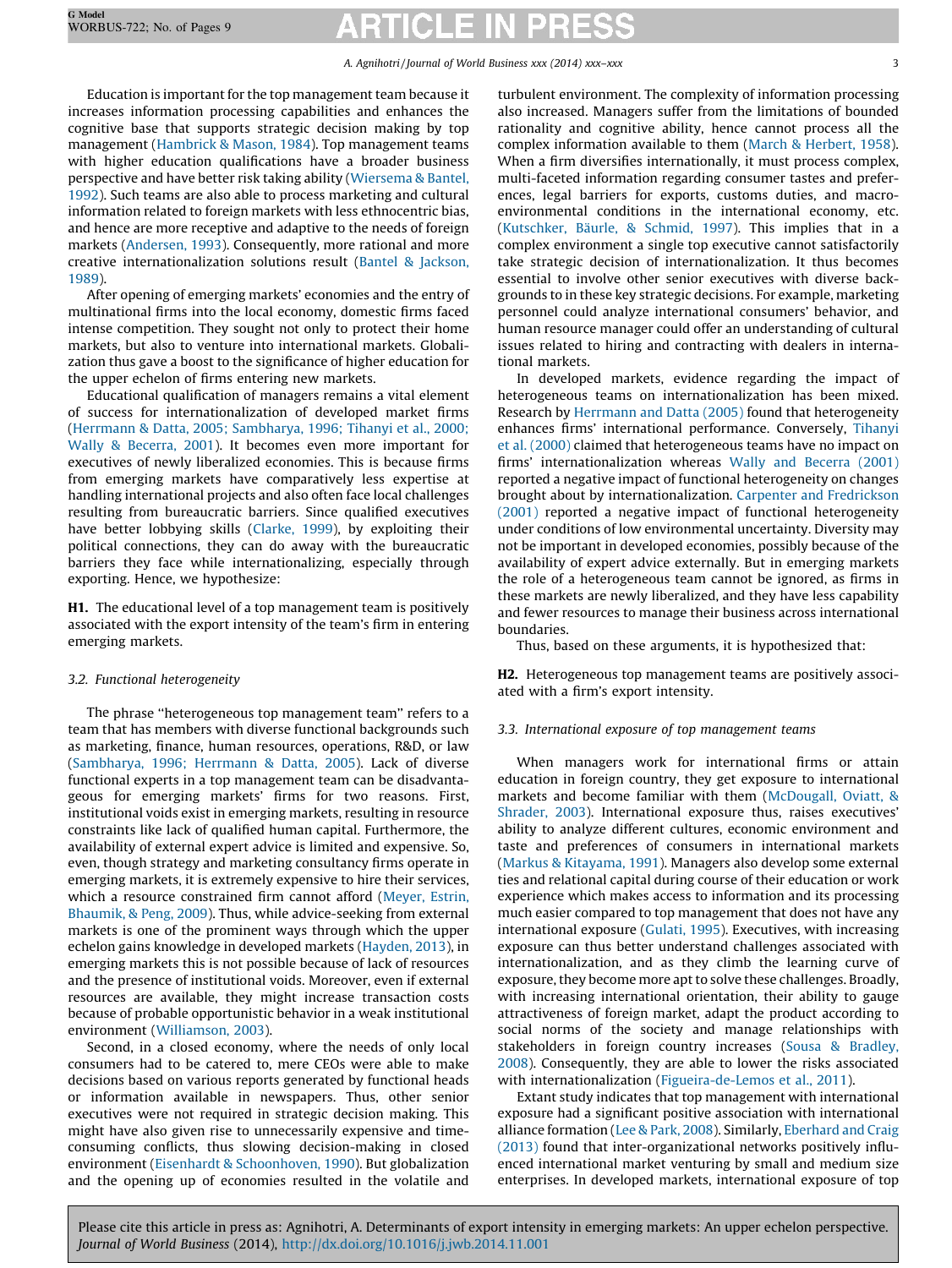management teams has realized positive benefits for firms from internationalization ([Herrmann](#page-7-0) & Datta, 2005; Reuber & Fischer, 1997; [Sambharya,](#page-7-0) 1996; Tihanyi et al., 2000; Wally & Becerra, [2001\)](#page-7-0).

When firms from developed markets that have a well established reputation and relational capital thrive on international exposure of their top management team to enhance their international performance, then for firms from emerging markets, international exposure can be at least expected to raise their international market performance. This is because managers from emerging markets are in general risk conservative as they have been operating in closed economy for several years (Tan, [2001\)](#page-8-0). Their prior international exposure can reduce the risk associated with international diversification and they could easily internationalize through least risky mode of internationalization, i.e., exports [\(Johanson](#page-7-0) & Vahlne, 1977). Thus, we hypothesize:

H3. International exposure of a top management team is positively associated with export intensity.

# 3.4. Age

Past research suggests that the average age of members of top management teams influences the teams' entrepreneurial and risk-taking attitude (Wiseman & [Gomez-Mejia,](#page-8-0) 1998). Younger top management teams are more enthusiastic and have a greater propensity and ability to take risks; as a result, they tend to make riskier strategic decisions [\(Ensley](#page-7-0) et al., 2003). As a top management team ages, it becomes more risk averse and thus more conservative to implement risky strategies. Further, stability rather than growth tends to become the goal and objective of team members ([Macpherson](#page-8-0) & Holt, 2007). Also, personal agendas for financial and career stability become more important for older executives than they are for younger executives ([Tihanyi](#page-8-0) et al., 2000).

In emerging markets, the risk-taking propensity among the business community was low due to the closed economy before liberalization (Jain, [2011](#page-7-0)). To understand the international market, broader marketing knowledge and more information processing ability are required, in which an aging upper echelon may not be interested. Thus, international diversification is a risky strategy compared to domestic expansion ([Trabold,](#page-8-0) 2002). Furthermore, the economic risks of currency fluctuation are also involved, which may result in lower cash flow if the home country's currency is devalued. Thus, riskiness coupled with want of stability would discourage a top management team from opting for diversifying internationally even through the least risky mode, i.e., exports.

Past empirical evidence is inconclusive regarding the impact of age on strategic outcomes. Where Rivas [\(2012\)](#page-8-0) and [Karami](#page-7-0) et al. [\(2006\)](#page-7-0) found this relationship insignificant, [Herrmann](#page-7-0) and Datta [\(2005\)](#page-7-0) and [Tihanyi](#page-8-0) et al. (2000) found that age had a negative impact on internationalization. Given risk averseness in the closed economy context, we propose a negative impact of age on firms' internationalization, i.e., on exporting. We further propose that this negative relationship is moderated by international exposure of a top management team. The past international exposure of a top management team, either in terms of prior employment or education, will lessen their perception of the risks likely to be encountered when operating in international markets. Lu, [Liu,](#page-8-0) [Filatotchev,](#page-8-0) and Wright (2014) found that international exposure positively moderated domestic and international diversification relationship in China. Similarly, it was found to moderate international market performance and culture distance relationship [\(Hutzschenreuter](#page-7-0) & Horstkotte, 2013). Thus, although with age rigidity of operations in the home country increases, prior exposure in the international market will make the top echelon

more receptive to conducting business in foreign countries. This is because culture and market conditions of the foreign countries would to some extent be known by the top management. In other words, the negative relationship between the age of the management team and export intensity is reduced with higher levels of upper echelon international exposure.

Hence, this two-part hypothesis:

H4(a). Age of the top management team has a negative impact on export intensity.

H4(b). International exposure has a negative moderating impact on the relationship between export intensity and aging of a top management team such that the negative relationship between the age of the management team and export intensity is reduced with higher levels of the top management team's international exposure.

# 3.5. Organizational tenure

As tenure of a top management team increases, its ability to predict the competitive environment increases (Dixit & [Nalebuff,](#page-7-0) [2008\)](#page-7-0). Export strategy poses several challenges to top management teams. First of all, they have to deal with local suppliers in the host country, fulfill regulatory requirements and search for the appropriate target market where demand for the product exists. As a top management team gains experience in the organization, they consequently climb the learning curve [\(Henderson,](#page-7-0) Miller, & [Hambrick,](#page-7-0) 2006). In other words, a top management team is able to tackle challenges of exports in a better manner as they gain experience over time. In addition, cohesion among top management members increases with time, resulting in faster resolution of disputes over market identification distributor selection and other such issues (Bantel & [Jackson,](#page-7-0) 1989; Kor, 2003). Thus, an internationalization strategy is implemented even faster resulting in enhanced export intensity. However, after this stage, a top management team may develop a myopic view of the business environment, become resistant to change, and therefore ignore signs of changes and volatility in the macro environment ([Abdellatif,](#page-7-0) Amann, & Jaussaud, 2010). This is especially true for emerging markets as top management in such markets often prefer to operate in a stable, predictable environment because of the riskconservative attitude developed during years of isolation. Thus, as enhanced global competition increases, a top management team with long duration may nonetheless remain unaffected because of a narrow and rigid view of the business environment [\(Wiersema,](#page-8-0) Lévesque, & Phan, 2005). This might impact export performance of the firm.

While longer tenure provides advantages of a learning curve and cohesive capabilities especially with past success, it may also have a negative impact due to a narrowing view of strategic options. Other studies have also shown that as tenure of an executive in an organization increases, he starts conforming to the norms of the organization and consequently, the cognitive structure of executive becomes more rigid (Li, [2013](#page-8-0)). These aspects signal a negative influence on internationalization and hence on exporting. [Herrmann](#page-7-0) and Datta (2005) and Rivas [\(2012\)](#page-8-0) reported a negative relationship between international diversification and average executive tenure. [Tihanyi](#page-8-0) et al. (2000) and Fernández-Ortiz and Lombardo (2009) found that firms' internationalization activity increased with an increase in length of tenure. Carpenter and [Fredrickson](#page-7-0) (2001) reported an insignificant impact of tenure on international diversification of firms. Taking into consideration the contradictory evidences, we propose a curvilinear relationship of tenure with firm performance. A top management team's tenure first provides advantages, but only up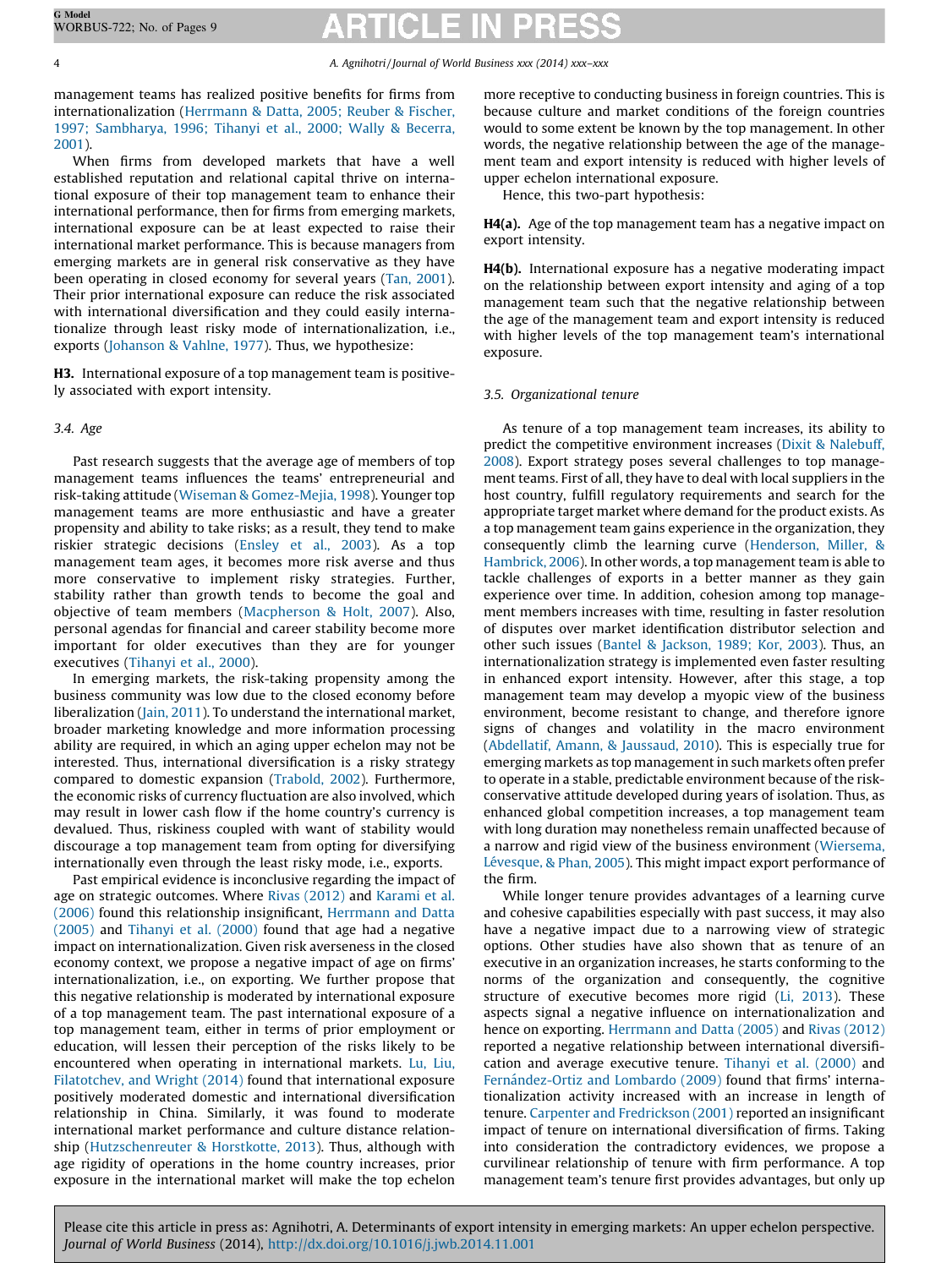to a limited extent, in terms of enhanced competitive reasoning, learning ability, and cohesiveness, but later disadvantages emerge in terms of a myopic and rigid view of the environment, suggesting there is possibly a curvilinear relationship of length of tenure with export performance, i.e., export intensity first increases and then decreases, following an inverted U relationship. Hence, we hypothesize:

H5. A top management team's tenure has a curvilinear relationship with export intensity.

# 4. Data and methodology

Some of the fastest growing export sectors in India were selected for the study. In recent years, India has become one of most liberalized economies and hence set right context for the study (Naceur, [Ghazouani,](#page-8-0) & Omran, 2007). We focused on fast growing export industries for two reasons. First, this automatically controls for industry growth rate, and second, finding information on fast growing sectors through secondary sources is comparatively easier. The industries studied were pharmaceuticals, fastmoving consumer goods, and textiles. We could not include a larger number of industries, as there is no existing database that provides information for all industries on the attributes of top management teams. Top management team information was therefore collected from various websites and reports. The CMIE Prowess database was used to collect financial information about the firms. Data was collected for ten years, from 2002 to 2012. The total number of firms representing the target industries was 862. However, some of these firms could not be considered for two reasons. First, data on top management teams were not available for many firms, especially for small firms, and second, there were missing financial data for many other firms; thus, calculating export intensity was difficult. After eliminating the firms with incomplete information, we were left with a sample of 450 firms, thus making a total sample of 45,500 firm years.

### 5. Data collection

Following the approach of [Finkelstein](#page-7-0) and Hambrick (1990) and [Wiersema](#page-8-0) and Bantel (1992), a top management team was defined as comprising a firm's chief executive officer, chief operating officer, chairman, president, executive vice president, chief financial officer, chief information officer, and R&D head. Thus, the two top-most levels of hierarchy were used to measure top management teams. For the industries studied, the number of executives in these two layers varied from 9 to 17. Data on demographic details of each top management team—their education, age, tenure in the organization, functional expertise, and international exposure— were collected from the companies' websites and other web sources such as Google searches, the ZoomInfo app, Bloomberg BusinessWeek, investing.businessweek.com, the Moneycontrol app, and LinkedIn.

Operationalization of dependent variable: Export intensity was calculated as total exports of a firm in a year divided by total sales of the firm in the same year [\(Pla-Barber](#page-8-0) & Alegre, 2007).

Independent variables: For educational level, the logarithm of the total length of formal education of top management team was considered as an operationalizable variable ([Finkelstein](#page-7-0) & Ham[brick,](#page-7-0) 1990). Here formal education refers to official education received at various schools, institutes, and universities [\(Tihanyi](#page-8-0) et al., [2000](#page-8-0)). A logarithm was used for two reasons. First, we observed much variation, and second, the same approach has been used in many pioneer papers like that of [Finkelstein](#page-7-0) and Hambrick [\(1990\).](#page-7-0)

For calculating tenure in an organization, a natural logarithm of the average number of years that executives have spent in the organization was used. Each executive's tenure was calculated as the number of years since joining the organization to the reference year ([Herrmann](#page-7-0) & Datta, 2005). Thus, for year 2009, if tenure of a manager in the organization had been 10 years, for 2010, it became 11 years, and for 2011, it became 12 years, and so on. If an executive left the organization during this period, that person's tenure, and hence other demographic details as well, was not included from the next year. Such details of new executives were then considered. To calculate tenure square and hence test a curvilinear relationship, the mean centering technique was used ([Hancock](#page-7-0) & Mueller, 2010). Thus, we subtracted tenure from mean tenure and then squared it.

To quantify heterogeneity in function, Blau's index [\(1977\)](#page-7-0) was used with the formula  $1 - \sum p_i^2$ , where  $p_i$  is the proportion of group members in the ith category. Various categories considered for functional heterogeneity were sales and marketing, research and development, operations, legal, finance, logistics or equivalent, human resources, strategy, and general management. Thus, if one person from each category was present, then functional heterogeneity received a score of 0.87.

International exposure of a top management team was calculated as the total number of years each top management member had spent abroad. Average international exposure was calculated using the formula: logarithm of summation of the number of years spent in foreign countries for educational purposes or any international assignment or job of each top management team divided by the total number of top management members (Lee & Park, [2008\)](#page-7-0).

Age of a top management team was calculated as the logarithm of average age of the top management team, where age of each member was calculated either from the date of birth to the year of reference [\(Tihanyi](#page-8-0) et al., 2000), or taken directly when given on the Internet. For example, the age of a CEO of Dabur on the money control website was mentioned as 46 years as of 2005. So, with that year of reference, age was calculated accordingly.

Control variables: Apart from these independent variables, various control variables were also used. These were firm's age and size ([Tallman](#page-8-0) & Li, 1996) and prior organizational performance [\(Geringer](#page-7-0) & Hebert, 1989). Data on a firm's age and size were obtained from the Prowess database. A firm's age was calculated from year of incorporation of the firm, size was measured in terms of total assets of the firm, and again a natural logarithm was used Apart from this, industry structure would also influence a firm's propensity to diversify. For example, the nature of demand conditions and government policy and regulations would also affect firm's decision to go international. Thus, industry as a control variable was also included by way of dummy variables. Two dummy variables (i.e., 0 and 1) were used three times as there were four industries and the textile industry was treated as the base industry. Use of dummy variables was based on the approach suggested by [Maddala](#page-8-0) and Lahiri (1992).

### 5.1. Analysis

Five independent variables were used to tap the characteristics of the top management team: educational level, functional heterogeneity, international exposure, average tenure in the company, and average age. Along with these variables, three control variables were also incorporated, controlling for industry effect, age of the firm, and size of the firm. The dependent variable under consideration was export intensity. A panel Tobit model was used for statistical analysis with a lower limit specified as zero. Since the dependent variable is a ratio, its value ranges from 0 to 1. Furthermore since, this is a censored variable, it implies use of Tobit regression.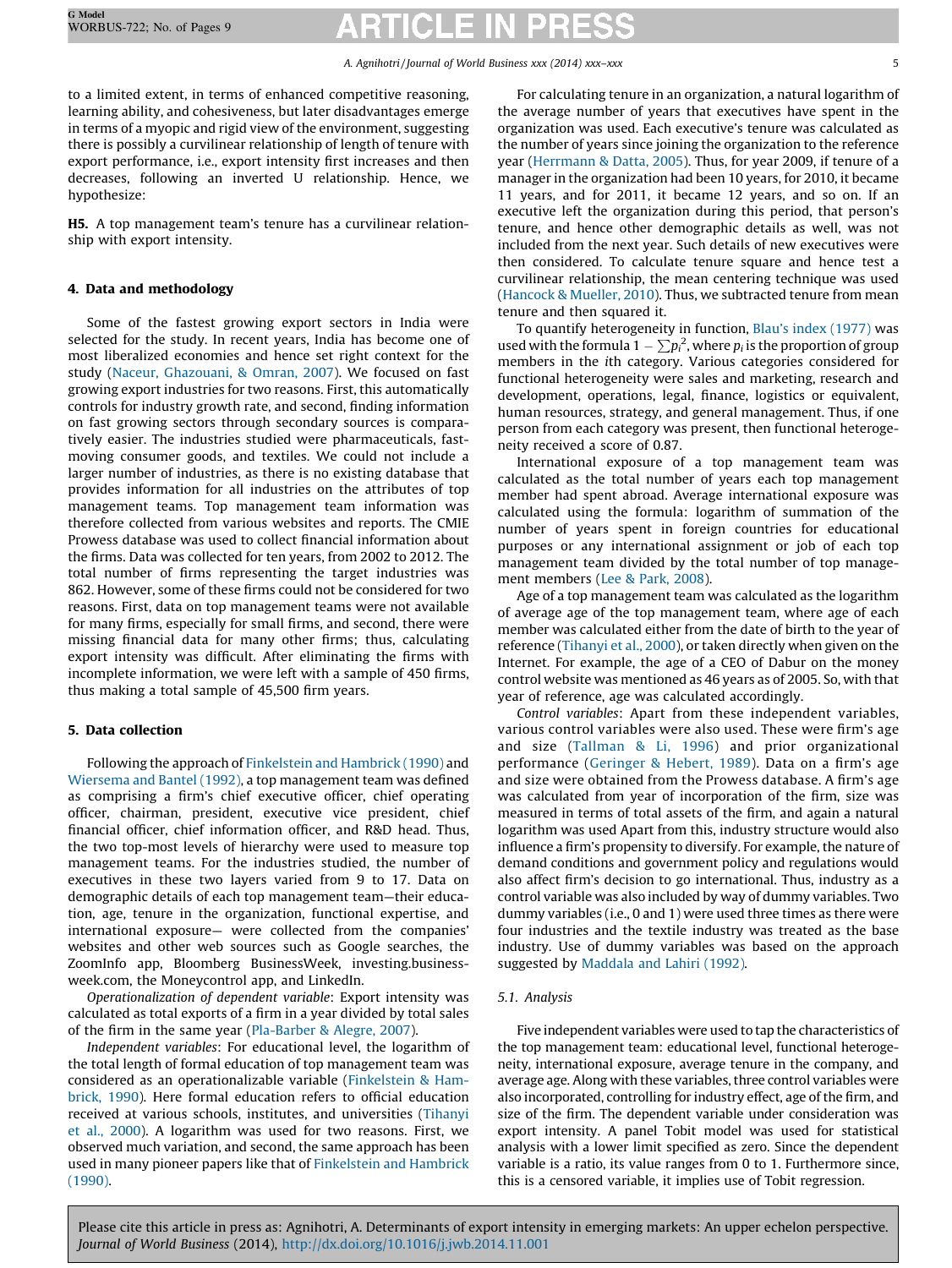### 6. Results

tions.

### Table 1 Descriptive statistics and correlation matrix.

Table 1 displays the means, standard deviations, and correla-

[Table](#page-6-0) 2 presents panel Tobit regression results. Model 1 of [Table](#page-6-0) 2 shows the Tobit regression results with only control variables. From the controls variables, the data showed that industry and firm age had significant impacts on export intensity.

Models 2, 3, and 4 present the tests of the hypothesis. The first hypothesis predicted a positive relationship between education level and export intensity. As can be seen, the beta coefficient of level of education ( $\beta$  = 0.25, p < 0.005) is significant supporting the first hypothesis. Extant studies also found a positive relationship ([Herrmann](#page-7-0) & Datta, 2005; Tihanyi et al., 2000). However, regarding the prediction that in a newly liberalized economy, education of top management team plays a more vital role in internationalization, these findings showed a stronger relationship than past studies

According to the second hypothesis, functional heterogeneity positively impacts firms' export intensity. Since the beta coefficient was positive and significant at 5% level of significance, evidence supported the second hypothesis ( $\beta$  = 0.16, p < 0.005). In developed economies, findings regarding functional heterogeneity are mixed, with most studies finding non-significant or negative relationships between functional heterogeneity and internationalization (Carpenter & [Fredrickson,](#page-7-0) 2001; Tihanyi et al., 2000; Wally & [Becerra,](#page-7-0) 2001).

The third hypothesis stated that the international exposure of top management executives enhances export performance of the firm. The findings supported the hypothesis ( $\beta$  = 0.12, p < 0.005). These results are consistent with findings of studies conducted in developed markets (Eriksson, [Johanson,](#page-7-0) Majkgård, & Sharma, 1997; [Herrmann](#page-7-0) & Datta, 2005; Reuber & Fischer, 1997; [Sambharya,](#page-7-0) 1996; Tihanyi et al., 2000; Wally & Becerra, 2001).

The fourth hypothesis (H4(a)) stated that TMT age has a negative influence on export intensity. Evidence supported the hypothesis ( $\beta$  =  $-$ 0.22,  $p$  < 0.05). Prior studies remain inconclusive regarding impact of age on firms' internationalization, with some finding a negative relationship [\(Herrmann](#page-7-0) & Datta, 2005), while others finding no significant relationships [\(Karami](#page-7-0) et al., 2006). This study's results are consistent with those of [Herrmann](#page-7-0) and Datta [\(2005\)](#page-7-0), who reported a negative association between firms' internationalization and TMT average age. A further hypothesis  $(H4(b))$  extended  $H4(a)$  and stated that international exposure moderates the age internationalization relationship. Since the beta coefficient was statistically significant ( $\beta$  = -0.14, p < 0.005), the data supported H4(b). [Fig.](#page-6-0) 1 shows the plot of interaction effect.

The fifth hypothesis stated that tenure has a curvilinear relationship with export intensity. Since the beta coefficient of tenure is positive and significant ( $\beta$  = 0.14,  $p$  < 0.000) and that of tenure square is negative ( $\beta$  = -0.18, p < 0.05), evidence in supports the fifth hypothesis.

To give context to the findings in terms of comparisons with more developed markets, [Table](#page-6-0) 3 compares the results with those of earlier studies.<sup>1</sup>

# 7. Conclusion, contribution, and discussion

The study extends the application of upper echelon theory by investigating its impact on the first stage of internationalization of firms from emerging markets—that of exporting. Prior studies have extensively leveraged upper echelon theory to investigate various

|                                            |                | 2         | 3         | $\overline{4}$ | 5       | 6     | 7         | 8    |
|--------------------------------------------|----------------|-----------|-----------|----------------|---------|-------|-----------|------|
| Export intensity<br><b>Education</b> level | 1<br>$0.38***$ | 1         |           |                |         |       |           |      |
| Functional<br>heterogeneity                | $0.49***$      | 0.12      | 1         |                |         |       |           |      |
| Inter. Exp.                                | $0.32***$      | $0.23*$   | 0.05      | 1              |         |       |           |      |
| Tenure                                     | $0.40**$       | $0.14*$   | $0.15***$ | 0.11           | 1       |       |           |      |
| Age TMT                                    | $0.29**$       | $0.13*$   | $0.14*$   | 0.12           | $0.13*$ | 1     |           |      |
| Lnsize                                     | 0.1            | $0.15***$ | 0.23      | 0.10           | 0.08    | 0.07  | 1         |      |
| Lncomage                                   | $0.13*$        | 0.02      | 0.06      | $0.21*$        | 0.05    | 0.03  | $0.15***$ | 1    |
| Mean                                       | 0.36           | 1.33      | 0.37      | 2.56           | 1.48    | 3.27  | 6.12      | 3.19 |
| S.D.                                       | 0.035          | 0.085     | 0.019     | 0.13           | 0.058   | 0.052 | 0.1718    | 0.05 |

Statistical significance was defined as 10% levels.

Statistical significance was defined as 5% levels.

Statistical significance was defined as 1% levels

firm-related phenomenon such as strategic change or firm performance ([Carpenter](#page-7-0) et al., 2004), but its application to firm internationalization has been limited (Hitt, [Tihanyi,](#page-7-0) Miller, & [Connelly,](#page-7-0) 2006). Moreover, most studies that have investigated upper echelon theory from the perspective of internationalization focused on higher orders of internationalization, where firms specifically dedicate their assets and resources to seek foreign markets, captured as an entropy ratio ([Herrmann](#page-7-0) & Datta, 2005), or create subsidiaries in international markets, captured as the number of global subsidiaries ([Tihanyi](#page-8-0) et al., 2000). This way, along with market seeking, other motives for internationalization, i.e., strategic asset seeking or resource seeking perspectives are also captured ([Chittoor,](#page-7-0) Sarkar, Ray, & Aulakh, 2009). Top management teams' role in higher order internationalization does not automatically validate their significance for lower level internationalization, i.e., exporting, which represents only a market-seeking motive (Lyon & [Ferrier,](#page-8-0) 2002).

In developed markets, where risk-taking propensity is higher, the role of middle-level managers may become more important than that of top management [\(Kanter,](#page-7-0) 1981). But for newly liberalized and risk-averse emerging markets, resources and competencies provided by the top management team for even primitive stages of internationalization like exports cannot be neglected. Our study thus reflects the vital contribution of top managements' capabilities in terms of their demographic traits in raising their firms' export performance.

Furthermore, export intensity in emerging markets has been studied from a resource-based theory perspective. Most of these studies have been conducted in only one emerging market, which is China (Liu, Li, & Xue, [2011\)](#page-8-0). Our study extends application of upper echelon theory in another emerging market, which is India. It specifically indicates that a TMT's education, functional heterogeneity, and international exposure enhance export performance. Furthermore, with a team's increasing age, export performance deteriorates, but this impact is reduced if the top management team has prior international exposure. We also find that tenure follows a curvilinear relationship with export intensity, where it first increases export intensity and later decreases it.

Thus, our study makes the following contributions to the field of internationalization and upper echelon theory. First, the study extends the application of top management team trait theory in emerging markets, where due to presence of institutional voids, the demographic profile of the top management team becomes even more important, as the external human resource market is not completely developed and management has to rely completely on its in-house talent for strategic decisions. Second, we probe the initial stages of internationalization of firms in emerging markets. We analyze their export intensity by leveraging upper echelon theory, a perspective that has not been used previously to

 $1$  We also ran multiple linear regressions. All results were consistent with Tobit regression. But, beta coefficients were inflated in some cases and their significance level was also higher in a few cases.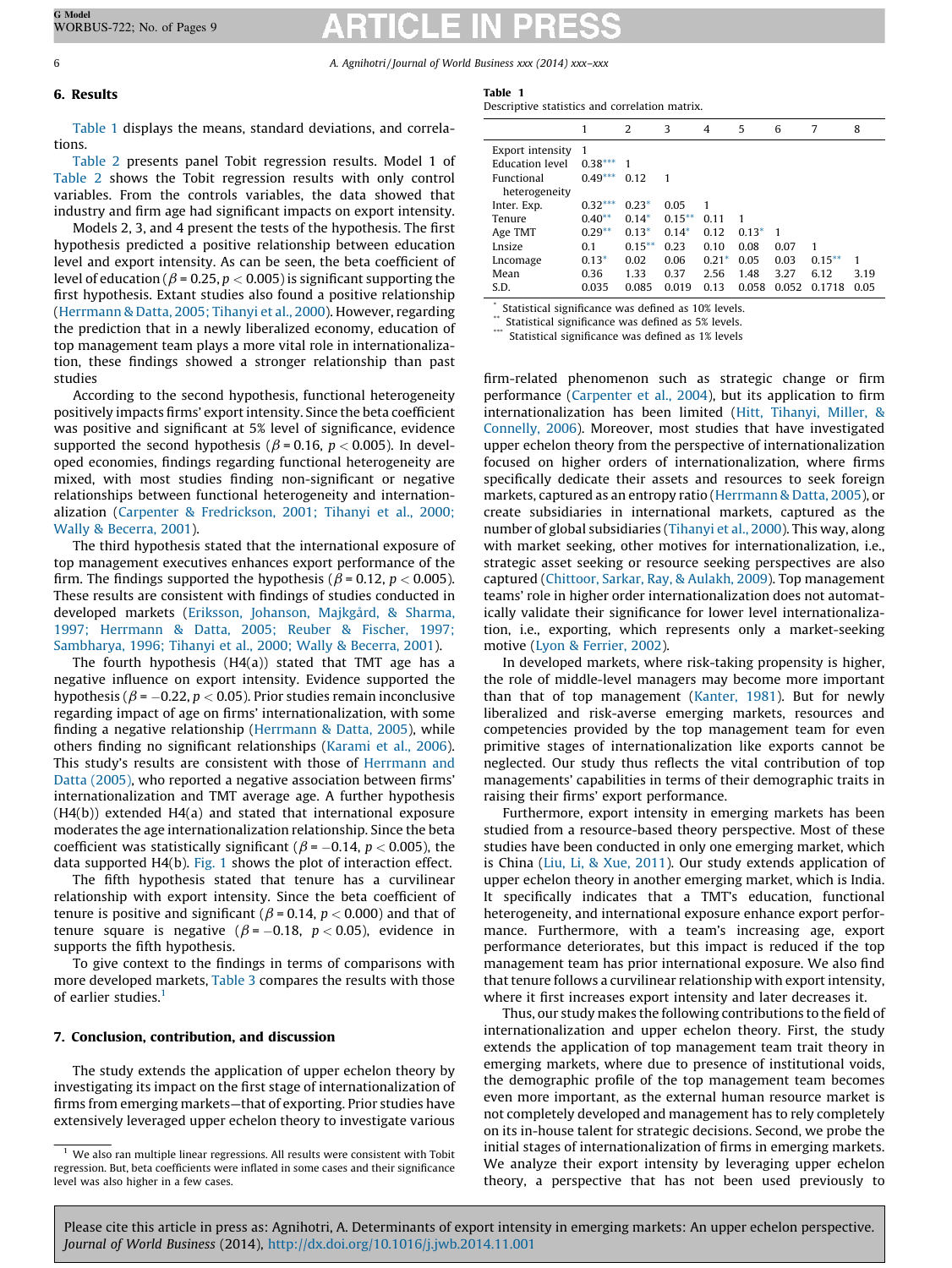# <span id="page-6-0"></span>Table 2

Results of probit regression.

| Export intensity         | Model 1   |      | Model 2   |       | Model 3   |       | Model 4    |       |
|--------------------------|-----------|------|-----------|-------|-----------|-------|------------|-------|
|                          | Coef.     | S.E. | Coef.     | S.E.  | Coeff.    | S.E.  | Coeff.     | S.E.  |
| Intercept                | $0.13***$ | 0.05 | $0.41***$ | 0.10  | $0.41***$ | 0.08  | $0.42***$  | 0.08  |
| <b>Pharmaceuticals</b>   | $0.66***$ | 0.07 | $0.19***$ | 0.05  | $0.14***$ | 0.05  | $0.14***$  | 0.05  |
| Automobile               | $0.25***$ | 0.05 | $0.20**$  | 0.04  | $0.18**$  | 0.04  | $0.180**$  | 0.04  |
| <b>FMCG</b>              | 0.03      | 0.09 | 0.18      | 0.04  | $0.17**$  | 0.04  | $0.17**$   | 0.03  |
| Educational level        |           |      | $0.25***$ | 0.02  | $0.21**$  | 0.03  | $0.20***$  | 0.02  |
| Functional heterogeneity |           |      | $0.16**$  | 0.08  | $0.16***$ | 0.07  | $0.17**$   | 0.08  |
| International exposure   |           |      | $0.12***$ | 0.02  | $0.17***$ | 0.03  | $0.18***$  | 0.010 |
| Lntenure                 |           |      | $0.15***$ | 0.01  | $0.15***$ | 0.02  | $0.14***$  | 0.017 |
| Lntenure <sub>2</sub>    |           |      |           |       | $-0.18**$ | 0.02  | $-0.182**$ | 0.02  |
| Lnage                    |           |      | $-0.22**$ | 0.02  | $-0.20**$ | 0.01  | $-0.19**$  | 0.01  |
| Lnage $\times$ Intl exp  |           |      |           |       |           |       | $-0.14**$  | 0.02  |
| Lnsize                   | $0.11***$ | 0.01 | 0.006     | 0.009 | $0.06**$  | 0.008 | 0.06       | 0.01  |
| Lncompany age            | $0.11***$ | 0.02 | $0.12**$  | 0.011 | $0.02**$  | 0.01  | $0.02**$   | 0.01  |
| Psuedo $R^2$             | 0.15      |      | 0.27      |       | 0.29      |       | 0.31       |       |

Statistical significance was defined as 10% levels.

Statistical significance was defined as 5% levels.

Statistical significance was defined as 1% levels



Fig. 1. Plot of the interaction effect.

investigate export performance of a firm. Third, most of our findings are different from those found in the majority of the studies on developed markets. See Fig. 1 for details. Except for international exposure, where our findings are consistent with the majority of earlier findings, for other traits our results are different. Fourth, we probe deeper into the role of some of the demographic traits: viz., tenure and international exposure, dimensions not covered in earlier studies, finding that they have curvilinear and moderating impacts, respectively.

### 8. Managerial relevance

Post liberalization, managers from emerging markets face the constant challenge of establishing footholds in developed

| Table 3 |  |                                               |  |  |
|---------|--|-----------------------------------------------|--|--|
|         |  | Comparison of extant studies and our results. |  |  |

international markets. Our study indicates that in a resourceconstrained economy, only those executives who possess a particular set of demographic traits would be successful in the first stage of internationalization. This trait set comprises a high education level, a functionally diverse team, and executives with international exposure. This has several implications for recruiting top executives. A corporate parent should aim for a diverse, heterogeneous team, rather than hiring a homogenous team to minimize conflicts. Our results further indicate that longer tenure can inhibit successful internationalization of firms. This could be rather challenging in some emerging markets, as the national culture does not encourage termination of employees, especially those at senior levels (Segalla, [Jacobs-Belschak,](#page-8-0) & Müller, 2001).

### 8.1. Limitations and future research

The data have been taken from just four manufacturing industries. This is because of the constraints of the available data. Furthermore, since this is a single country study, our results cannot be readily generalized to other emerging markets. We have focused on the first stage of internationalization, i.e., exporting. Upper echelon theory can also be extended to other stages of internationalization in emerging markets. However, given that our sample consisted of only one country and a few industries, the results cannot be confidently generalized to other emerging markets. As the motives for international diversification change with level of diversification, the impact of the traits to explain the relationship may change. But this can be observed if other measures of international

| Authors                             | Demographics of TMT investigated |               |                            |               |                             |                                                        |  |
|-------------------------------------|----------------------------------|---------------|----------------------------|---------------|-----------------------------|--------------------------------------------------------|--|
|                                     | Economy                          | Tenure        | International<br>exposure  | Education     | Functional<br>heterogeneity | Age                                                    |  |
| Carpenter and Fredrickson (2001)    | Developed-USA                    | Insignificant | Positive                   |               | Positive                    |                                                        |  |
| Herrmann and Datta (2005)           | Developed-USA                    | Negative      | Positive                   | Positive      | Insignificant               | Negative                                               |  |
| Fernández-Ortiz and Lombardo (2009) | Developed-Spanish                |               |                            | Insignificant | Negative                    |                                                        |  |
| <b>Rivas (2012)</b>                 | Developed (US and Europe)        | Negative      |                            |               | Positive                    | Insignificant                                          |  |
| Sambharya (1996)                    | Developed-USA                    |               | Positive                   |               |                             |                                                        |  |
| Tihanyi et al. (2000)               | Developed-USA                    | Positive      | Positive                   | Positive      | Positive                    | Negative                                               |  |
| Wally and Becerra (2001)            | Developed-USA                    | Positive      |                            | Insignificant | Negative                    |                                                        |  |
| Our Result                          | Emerging market-India            | Curvilinear   | Positive and<br>moderating | Positive      | Positive                    | Negative and moderated<br>by International<br>exposure |  |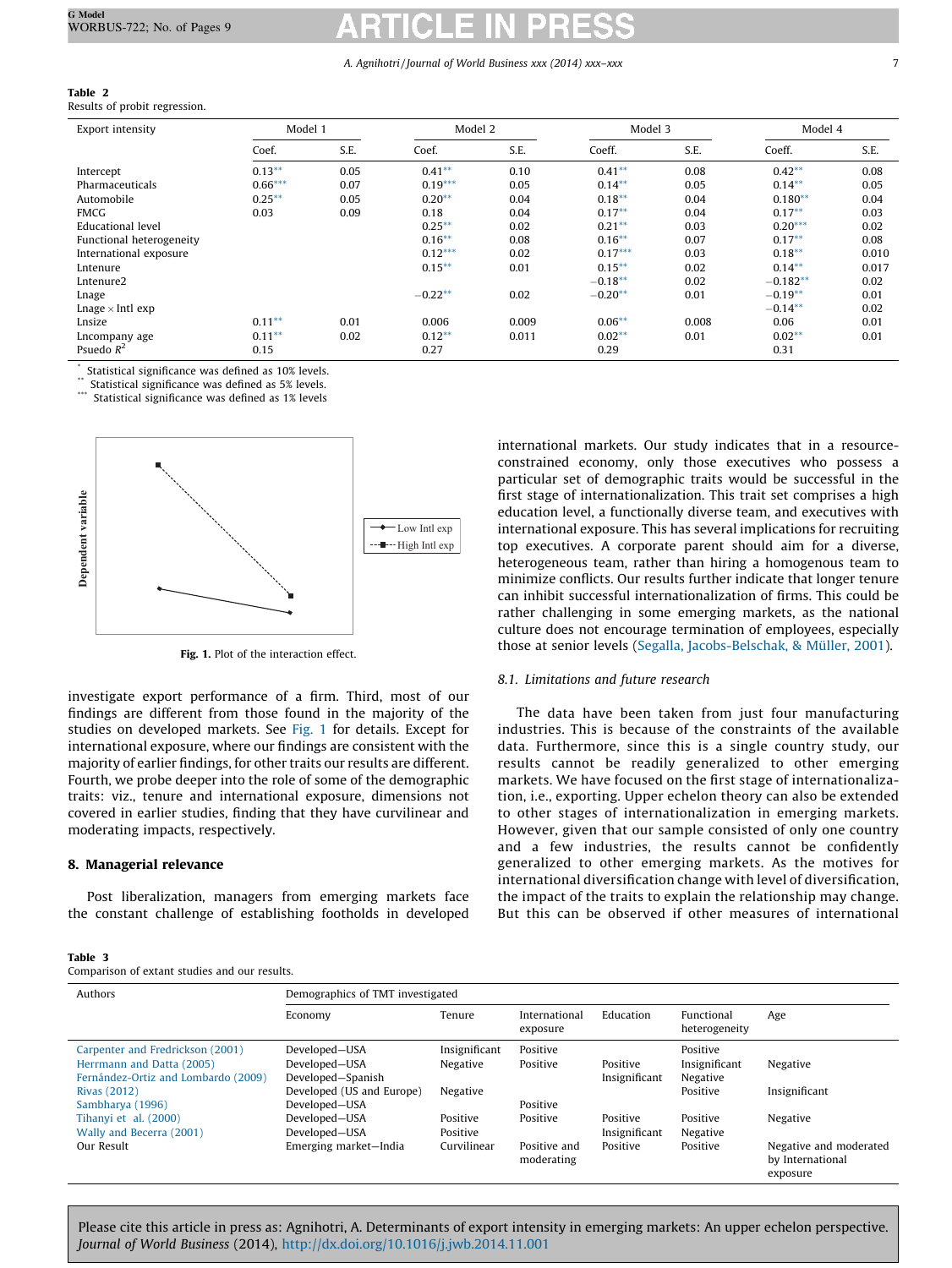diversification such as strength of foreign employees or ratio of foreign assets to total assets are used. The demographic profile of top management teams can also be used to analyze their entry-level decisions.

# Acknowledgement

I thank the JWB Editor, John Cullen, and two anonymous reviewers for their support and valuable comments, which have assisted in the development of this paper.

# References

- Abdellatif, M., Amann, B., & Jaussaud, J. (2010). Family versus [nonfamily](http://refhub.elsevier.com/S1090-9516(14)00094-7/sbref0005) business: A comparison of [international](http://refhub.elsevier.com/S1090-9516(14)00094-7/sbref0005) strategies. Journal of Family Business Strategy, 1(2): [108–116.](http://refhub.elsevier.com/S1090-9516(14)00094-7/sbref0005)
- Amason, A. C. (1996). [Distinguishing](http://refhub.elsevier.com/S1090-9516(14)00094-7/sbref0015) the effects of functional and dysfunctional conflict on strategic decision making: Resolving a paradox for top [management](http://refhub.elsevier.com/S1090-9516(14)00094-7/sbref0015) teams. Academy of [Management](http://refhub.elsevier.com/S1090-9516(14)00094-7/sbref0015) Journal, 39(1): 123–148.
- Amason, A. C., Shrader, R. C., & Tompson, G. H. (2006). [Newness](http://refhub.elsevier.com/S1090-9516(14)00094-7/sbref0010) and novelty: Relating top management team composition to new venture [performance.](http://refhub.elsevier.com/S1090-9516(14)00094-7/sbref0010) Journal of Business [Venturing,](http://refhub.elsevier.com/S1090-9516(14)00094-7/sbref0010) 21(1): 125–148.
- Andersen, O. (1993). On the [internationalization](http://refhub.elsevier.com/S1090-9516(14)00094-7/sbref0020) process of firms: A critical analysis. Journal of [International](http://refhub.elsevier.com/S1090-9516(14)00094-7/sbref0020) Business Studies, 24(2): 209–231.
- Baird, I. S., & Thomas, H. (1985). Toward a [contingency](http://refhub.elsevier.com/S1090-9516(14)00094-7/sbref0025) model of strategic risk taking. Academy of [Management](http://refhub.elsevier.com/S1090-9516(14)00094-7/sbref0025) Review, 10(2): 230–243.
- Bantel, K. A., & Jackson, S. E. (1989). Top [management](http://refhub.elsevier.com/S1090-9516(14)00094-7/sbref0030) and innovations in banking: Does the composition of the top team make a difference? Strategic [Management](http://refhub.elsevier.com/S1090-9516(14)00094-7/sbref0030) Journal, 10(1): [107–124.](http://refhub.elsevier.com/S1090-9516(14)00094-7/sbref0030)
- Barney, J., Wright, M., & Ketchen, D. J. (2001). The [resource-based](http://refhub.elsevier.com/S1090-9516(14)00094-7/sbref0035) view of the firm: Ten years after 1991. Journal of [Management,](http://refhub.elsevier.com/S1090-9516(14)00094-7/sbref0035) 27(6): 625–641.
- Belso-Martínez, J. A. (2006). Why are some Spanish [manufacturing](http://refhub.elsevier.com/S1090-9516(14)00094-7/sbref0040) firms internationalizing rapidly? The role of business and institutional [international](http://refhub.elsevier.com/S1090-9516(14)00094-7/sbref0040) networks. [Entrepreneurship](http://refhub.elsevier.com/S1090-9516(14)00094-7/sbref0040) and Regional Development, 18(3): 207–226.
- Blau, P. (1977). Inequality and [heterogeneity](http://refhub.elsevier.com/S1090-9516(14)00094-7/sbref0045). New York: Free Press.
- Burgman, M. (2005). Risks and decisions for conservation and [environmental](http://refhub.elsevier.com/S1090-9516(14)00094-7/sbref0050) management. New York: [Cambridge](http://refhub.elsevier.com/S1090-9516(14)00094-7/sbref0050) University Press.
- Carpenter, M. A., & Fredrickson, J. W. (2001). Top [management](http://refhub.elsevier.com/S1090-9516(14)00094-7/sbref0055) teams, global strategic posture, and the moderating role of uncertainty. Academy of [Management](http://refhub.elsevier.com/S1090-9516(14)00094-7/sbref0055) Journal, 44(3): [533–545.](http://refhub.elsevier.com/S1090-9516(14)00094-7/sbref0055)
- Carpenter, M. A., Geletkanycz, M. A., & Sanders, W. G. (2004). Upper [echelons](http://refhub.elsevier.com/S1090-9516(14)00094-7/sbref0060) research revisited: Antecedents, elements, and [consequences](http://refhub.elsevier.com/S1090-9516(14)00094-7/sbref0060) of top management team composition. Journal of [Management,](http://refhub.elsevier.com/S1090-9516(14)00094-7/sbref0060) 30(6): 749–778.
- Carpenter, M. A., Pollock, T. G., & Leary, M. M. (2003). Testing a model of [reasoned](http://refhub.elsevier.com/S1090-9516(14)00094-7/sbref0065) risktaking: [Governance,](http://refhub.elsevier.com/S1090-9516(14)00094-7/sbref0065) the experience of principals and agents, and global strategy in [high-technology](http://refhub.elsevier.com/S1090-9516(14)00094-7/sbref0065) IPO firms. Strategic Management Journal, 24(9): 803–820.
- Certo, S. T., Lester, R. H., Dalton, C. M., & Dalton, D. R. (2006). Top [management](http://refhub.elsevier.com/S1090-9516(14)00094-7/sbref0070) teams, strategy and financial performance: A [meta-Analytic](http://refhub.elsevier.com/S1090-9516(14)00094-7/sbref0070) examination. Journal of [Management](http://refhub.elsevier.com/S1090-9516(14)00094-7/sbref0070) Studies, 43(4): 813–839.
- Chittoor, R., & Ray, S. (2007). [Internationalization](http://refhub.elsevier.com/S1090-9516(14)00094-7/sbref0075) paths of Indian pharmaceutical firms—A strategic group analysis. Journal of International [Management,](http://refhub.elsevier.com/S1090-9516(14)00094-7/sbref0075) 13(3): [338–355.](http://refhub.elsevier.com/S1090-9516(14)00094-7/sbref0075)
- Chittoor, R., Sarkar, M. B., Ray, S., & Aulakh, P. S. (2009). [Third-world](http://refhub.elsevier.com/S1090-9516(14)00094-7/sbref0080) copycats to emerging [multinationals:](http://refhub.elsevier.com/S1090-9516(14)00094-7/sbref0080) Institutional changes and organizational transformation in the Indian [pharmaceutical](http://refhub.elsevier.com/S1090-9516(14)00094-7/sbref0080) industry. Organization Science, 20(1): 187–205.
- Child, J., & Rodrigues, S. B. (2005). The [internationalization](http://refhub.elsevier.com/S1090-9516(14)00094-7/sbref0085) of Chinese firms: A case for theoretical extension? [Management](http://refhub.elsevier.com/S1090-9516(14)00094-7/sbref0085) and Organization Review, 1(3): 381–410.
- Clarke, M. (1999). Management [development:](http://refhub.elsevier.com/S1090-9516(14)00094-7/sbref0090) A new role in social change? Management Decision, 37(10): [767–777](http://refhub.elsevier.com/S1090-9516(14)00094-7/sbref0090).
- Cooper, W. W., Huang, Z., & Li, S. X. (1996). [Satisficing](http://refhub.elsevier.com/S1090-9516(14)00094-7/sbref0095) DEA models under chance [constraints.](http://refhub.elsevier.com/S1090-9516(14)00094-7/sbref0095) Annals of Operations Research, 66(4): 279–295.
- Courtney, H., Kirkland, J., & Viguerie, P. (1997). Strategy under [uncertainty.](http://refhub.elsevier.com/S1090-9516(14)00094-7/sbref0100) Harvard [Business](http://refhub.elsevier.com/S1090-9516(14)00094-7/sbref0100) Review, 75(6): 67–79.
- Crook, T. R., Ketchen, D. J., Combs, J. G., & Todd, S. Y. (2008). Strategic [resources](http://refhub.elsevier.com/S1090-9516(14)00094-7/sbref0105) and performance: A [meta-analysis.](http://refhub.elsevier.com/S1090-9516(14)00094-7/sbref0105) Strategic Management Journal, 29(11): 1141–1154.
- Das, T. K., & Teng, B. S. (2001). Strategic risk behavior and its [temporalities:](http://refhub.elsevier.com/S1090-9516(14)00094-7/sbref0110) Between risk propensity and decision context. Journal of [Management](http://refhub.elsevier.com/S1090-9516(14)00094-7/sbref0110) Studies, 38(4): [515–534.](http://refhub.elsevier.com/S1090-9516(14)00094-7/sbref0110)
- Demirbag, M., & Glaister, K. W. (2010). Factors [determining](http://refhub.elsevier.com/S1090-9516(14)00094-7/sbref0115) offshore location choice for R&D projects: A [comparative](http://refhub.elsevier.com/S1090-9516(14)00094-7/sbref0115) study of developed and emerging regions. Journal of [Management](http://refhub.elsevier.com/S1090-9516(14)00094-7/sbref0115) Studies, 47(8): 1534–1560.
- Dixit, A. K., & Nalebuff, B. (2008). The art of strategy: A game [theorist's](http://refhub.elsevier.com/S1090-9516(14)00094-7/sbref0120) guide to success in business & life. New York: W W Norton & [Company.](http://refhub.elsevier.com/S1090-9516(14)00094-7/sbref0120)
- Eisenhardt, K. M. (1989). Making fast strategic decisions in [high-velocity](http://refhub.elsevier.com/S1090-9516(14)00094-7/sbref0125) environments. Academy of [Management](http://refhub.elsevier.com/S1090-9516(14)00094-7/sbref0125) Journal, 32(3): 543–576.
- Eisenhardt, K. M., & Schoonhoven, C. B. (1990). [Organizational](http://refhub.elsevier.com/S1090-9516(14)00094-7/sbref0130) growth: Linking founding team, strategy, environment, and growth among US [semiconductor](http://refhub.elsevier.com/S1090-9516(14)00094-7/sbref0130) ventures. [Administrative](http://refhub.elsevier.com/S1090-9516(14)00094-7/sbref0130) Science Quarterly, 35(3): 504–529.
- Eberhard, M., & Craig, J. (2013). The evolving role of [organisational](http://refhub.elsevier.com/S1090-9516(14)00094-7/sbref0135) and personal networks in [international](http://refhub.elsevier.com/S1090-9516(14)00094-7/sbref0135) market venturing. Journal of World Business, 48(3): [385–397.](http://refhub.elsevier.com/S1090-9516(14)00094-7/sbref0135)
- Elango, B., & Pattnaik, C. (2007). Building capabilities for [international](http://refhub.elsevier.com/S1090-9516(14)00094-7/sbref0140) operations through networks: A study of Indian firms. Journal of [International](http://refhub.elsevier.com/S1090-9516(14)00094-7/sbref0140) Business Studies, 38(4): [541–555.](http://refhub.elsevier.com/S1090-9516(14)00094-7/sbref0140)
- Ensley, M. D., Pearson, A., & Pearce, C. L. (2003). Top [management](http://refhub.elsevier.com/S1090-9516(14)00094-7/sbref0145) team process, shared leadership, and new venture [performance:](http://refhub.elsevier.com/S1090-9516(14)00094-7/sbref0145) A theoretical model and research agenda. Human Resource [Management](http://refhub.elsevier.com/S1090-9516(14)00094-7/sbref0145) Review, 13(2): 329–346.
- Eriksson, K., Johanson, J., Majkgård, A., & Sharma, D. D. (1997). [Experiential](http://refhub.elsevier.com/S1090-9516(14)00094-7/sbref0150) knowledge and cost in the [internationalization](http://refhub.elsevier.com/S1090-9516(14)00094-7/sbref0150) process. Journal of International Business Studies, 28(2): [337–360](http://refhub.elsevier.com/S1090-9516(14)00094-7/sbref0150).
- Fernández-Ortiz, R., & Lombardo, G. F. (2009). Influence of the [capacities](http://refhub.elsevier.com/S1090-9516(14)00094-7/sbref0155) of top management on the [internationalization](http://refhub.elsevier.com/S1090-9516(14)00094-7/sbref0155) of SMEs. Entrepreneurship and Regional [Development,](http://refhub.elsevier.com/S1090-9516(14)00094-7/sbref0155) 21(2): 131–154.
- Figueira-de-Lemos, F., Johanson, J., & Vahlne, J. E. (2011). Risk [management](http://refhub.elsevier.com/S1090-9516(14)00094-7/sbref0160) in the [internationalization](http://refhub.elsevier.com/S1090-9516(14)00094-7/sbref0160) process of the firm: A note on the Uppsala model. Journal of World Business, 46(2): [143–153](http://refhub.elsevier.com/S1090-9516(14)00094-7/sbref0160).
- Finkelstein, S., & Hambrick, D. C. (1990). Top [management-team](http://refhub.elsevier.com/S1090-9516(14)00094-7/sbref0165) tenure and organizational outcomes: The moderating role of managerial discretion. [Administrative](http://refhub.elsevier.com/S1090-9516(14)00094-7/sbref0165) Science [Quarterly,](http://refhub.elsevier.com/S1090-9516(14)00094-7/sbref0165) 35(2): 484–503.
- Ganotakis, P., & Love, J. H. (2012). Export [propensity,](http://refhub.elsevier.com/S1090-9516(14)00094-7/sbref0175) export intensity and firm performance: The role of the [entrepreneurial](http://refhub.elsevier.com/S1090-9516(14)00094-7/sbref0175) founding team. Journal of International Business Studies, 43(8): [693–718](http://refhub.elsevier.com/S1090-9516(14)00094-7/sbref0175).
- Geringer, J. M., & Hebert, L. (1989). Control and performance of [international](http://refhub.elsevier.com/S1090-9516(14)00094-7/sbref0180) joint ventures. Journal of [international](http://refhub.elsevier.com/S1090-9516(14)00094-7/sbref0180) Business Studies, 20(2): 235–254.
- Gilpin, R., & Gilpin, J. M. (2000). The challenge of global [capitalism:](http://refhub.elsevier.com/S1090-9516(14)00094-7/sbref0185) The world economy in the 21st century (Vol. 5). [Princeton:](http://refhub.elsevier.com/S1090-9516(14)00094-7/sbref0185) Princeton University Press.
- Ginsberg, A. (1994). Minding the [competition:](http://refhub.elsevier.com/S1090-9516(14)00094-7/sbref0190) From mapping to mastery. Strategic [Management](http://refhub.elsevier.com/S1090-9516(14)00094-7/sbref0190) Journal, 15(1): 153–174.
- Gubbi, S. R., Aulakh, P. S., Ray, S., Sarkar, M. B., & Chittoor, R. (2010). Do [international](http://refhub.elsevier.com/S1090-9516(14)00094-7/sbref0191) acquisitions by [emerging-economy](http://refhub.elsevier.com/S1090-9516(14)00094-7/sbref0191) firms create shareholder value? The case of Indian firms. Journal of [International](http://refhub.elsevier.com/S1090-9516(14)00094-7/sbref0191) Business Studies, 41(3): 397–418.
- Gulati, R. (1995). Does familiarity breed trust? The [implications](http://refhub.elsevier.com/S1090-9516(14)00094-7/sbref0195) of repeated ties for contractual choice in alliances. Academy of [Management](http://refhub.elsevier.com/S1090-9516(14)00094-7/sbref0195) Journal, 38(1): 85–112.
- Hambrick, D. C. (2007). Upper echelons theory: An update. Academy of [Management](http://refhub.elsevier.com/S1090-9516(14)00094-7/sbref0200) Review, 32(2): [334–343](http://refhub.elsevier.com/S1090-9516(14)00094-7/sbref0200).
- Hambrick, D. C., Cho, T. S., & Chen, M. J. (1996). The influence of top [management](http://refhub.elsevier.com/S1090-9516(14)00094-7/sbref0205) team heterogeneity on firms' competitive moves. [Administrative](http://refhub.elsevier.com/S1090-9516(14)00094-7/sbref0205) Science Quarterly, 41(4): [659–684.](http://refhub.elsevier.com/S1090-9516(14)00094-7/sbref0205)
- Hambrick, D. C., & Mason, P. (1984). Upper echelons: The [organization](http://refhub.elsevier.com/S1090-9516(14)00094-7/sbref0210) as a reflection of its top managers. Academy of [Management](http://refhub.elsevier.com/S1090-9516(14)00094-7/sbref0210) Review, 9(2): 193–206.
- Hancock, G. R., & Mueller, R. O. (Eds.). (2010). The reviewer's guide to [quantitative](http://refhub.elsevier.com/S1090-9516(14)00094-7/sbref0215) methods in the social sciences. [OxonOX14](http://refhub.elsevier.com/S1090-9516(14)00094-7/sbref0215) 4SB, UK: Routledge.
- Hayden, C.J. (2013). Get clients now! (TM): A 28-day marketing program for [professionals,](http://refhub.elsevier.com/S1090-9516(14)00094-7/sbref0220) consultants, and coaches. New York: AMACOM Div American [Management](http://refhub.elsevier.com/S1090-9516(14)00094-7/sbref0220) Associ[ation.](http://refhub.elsevier.com/S1090-9516(14)00094-7/sbref0220)
- Henderson, A. D., Miller, D., & Hambrick, D. C. (2006). How quickly do CEOs [become](http://refhub.elsevier.com/S1090-9516(14)00094-7/sbref0225) obsolete? Industry dynamism, CEO tenure, and company [performance.](http://refhub.elsevier.com/S1090-9516(14)00094-7/sbref0225) Strategic [Management](http://refhub.elsevier.com/S1090-9516(14)00094-7/sbref0225) Journal, 27(5): 447–460.
- Herrmann, P., & Datta, D. (2005). [Relationships](http://refhub.elsevier.com/S1090-9516(14)00094-7/sbref0230) between top management team characteristics and international [diversification:](http://refhub.elsevier.com/S1090-9516(14)00094-7/sbref0230) An empirical investigation. British Journal of [Management,](http://refhub.elsevier.com/S1090-9516(14)00094-7/sbref0230) 16(1): 69–78.
- Hitt, M. A., Tihanyi, L., Miller, T., & Connelly, B. (2006). International [diversification:](http://refhub.elsevier.com/S1090-9516(14)00094-7/sbref0245) Antecedents, outcomes, and moderators. Journal of [Management,](http://refhub.elsevier.com/S1090-9516(14)00094-7/sbref0245) 32(6): 831– [867](http://refhub.elsevier.com/S1090-9516(14)00094-7/sbref0245).
- Hitt, M. A., & Tyler, B. B. (1991). Strategic decision models: [Integrating](http://refhub.elsevier.com/S1090-9516(14)00094-7/sbref0235) different [perspectives.](http://refhub.elsevier.com/S1090-9516(14)00094-7/sbref0235) Strategic Management Journal, 12(5): 327–351.
- Hutzschenreuter, T., & Horstkotte, J. (2013). Performance effects of [international](http://refhub.elsevier.com/S1090-9516(14)00094-7/sbref0240) expansion processes: The moderating role of top [management](http://refhub.elsevier.com/S1090-9516(14)00094-7/sbref0240) team experiences. , 22(1): [259–277](http://refhub.elsevier.com/S1090-9516(14)00094-7/sbref0240).
- Jain, V. (2011). Indian [entrepreneurship](http://refhub.elsevier.com/S1090-9516(14)00094-7/sbref0250) and challenges to India's growth. Ivey Business [Journal,](http://refhub.elsevier.com/S1090-9516(14)00094-7/sbref0250) 75(5): 9.
- Johanson, J., & Vahlne, J. E. (1977). The [internationalization](http://refhub.elsevier.com/S1090-9516(14)00094-7/sbref0260) process of the firm—A model of knowledge development and increasing foreign market [commitments.](http://refhub.elsevier.com/S1090-9516(14)00094-7/sbref0260) Journal of [International](http://refhub.elsevier.com/S1090-9516(14)00094-7/sbref0260) Business Studies, 8(1): 23–32.
- Johanson, J., & Vahlne, J. E. (2006). [Commitment](http://refhub.elsevier.com/S1090-9516(14)00094-7/sbref0255) and opportunity development in the internationalization process: A note on the Uppsala [internationalization](http://refhub.elsevier.com/S1090-9516(14)00094-7/sbref0255) process model. [Management](http://refhub.elsevier.com/S1090-9516(14)00094-7/sbref0255) International Review, 46(2): 165–178.
- Kanter, R. M. (1981). The middle manager as [innovator.](http://refhub.elsevier.com/S1090-9516(14)00094-7/sbref0265) Harvard Business Review, 60(4): [95–105.](http://refhub.elsevier.com/S1090-9516(14)00094-7/sbref0265)
- Karami, A., Analoui, F., & Kakabadse, N. K. (2006). The CEOs' [characteristics](http://refhub.elsevier.com/S1090-9516(14)00094-7/sbref0285) and their strategy [development](http://refhub.elsevier.com/S1090-9516(14)00094-7/sbref0285) in the UK SME sector: An empirical study. Journal of Management [Development,](http://refhub.elsevier.com/S1090-9516(14)00094-7/sbref0285) 25(4): 316–324.
- Khanna, T., & Palepu, K. G. (2000). The future of business groups in [emerging](http://refhub.elsevier.com/S1090-9516(14)00094-7/sbref0275) markets: Long-run evidence from Chile. Academy of [Management](http://refhub.elsevier.com/S1090-9516(14)00094-7/sbref0275) Journal, 43(3): [268–285.](http://refhub.elsevier.com/S1090-9516(14)00094-7/sbref0275)
- Khanna, T., Palepu, K. G., & Sinha, J. (2005). [Strategies](http://refhub.elsevier.com/S1090-9516(14)00094-7/sbref0270) that fit emerging markets. Harvard [Business](http://refhub.elsevier.com/S1090-9516(14)00094-7/sbref0270) Review, 83(6): 63–76.
- Kirby, J. (2004). Toward a theory of high [performance.](http://refhub.elsevier.com/S1090-9516(14)00094-7/sbref0280) Harvard Business Review, 83(7): [30–39](http://refhub.elsevier.com/S1090-9516(14)00094-7/sbref0280).
- Kor, Y. Y. (2003). [Experience-based](http://refhub.elsevier.com/S1090-9516(14)00094-7/sbref0290) top management team competence and sustained growth. [Organization](http://refhub.elsevier.com/S1090-9516(14)00094-7/sbref0290) Science, 14(6): 707–719.
- Kutschker, M., Bäurle, I., & Schmid, S. (1997). International evolution, [international](http://refhub.elsevier.com/S1090-9516(14)00094-7/sbref0295) episodes, and international epochs: Implications for managing [internationaliza](http://refhub.elsevier.com/S1090-9516(14)00094-7/sbref0295)tion. [Management](http://refhub.elsevier.com/S1090-9516(14)00094-7/sbref0295) International Review, 37(2): 101–124.
- Lee, H. U., & Park, J. H. (2008). The influence of top [management](http://refhub.elsevier.com/S1090-9516(14)00094-7/sbref0305) team international exposure on [international](http://refhub.elsevier.com/S1090-9516(14)00094-7/sbref0305) alliance formation. Journal of Management Studies, 45(5): [961–981.](http://refhub.elsevier.com/S1090-9516(14)00094-7/sbref0305)

<span id="page-7-0"></span>